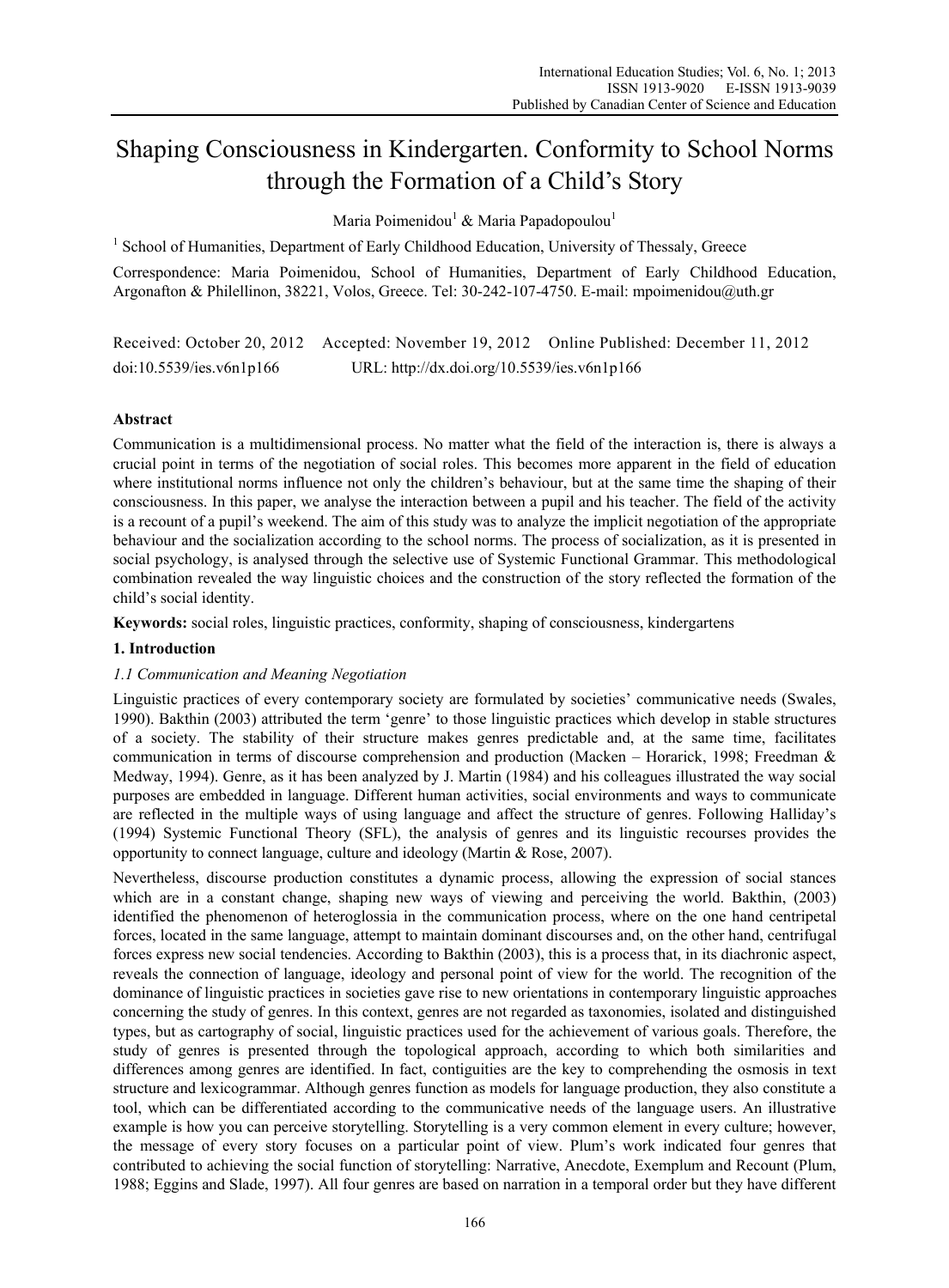structures and lexico-grammatical features. Their differences arise from their communicative goal, the main motive of the speaker. For example, a Recount consists of a retelling of an event while an Exemplum declares a point of view indicating what is right or wrong. Their differences become apparent in their generic structure. While the middle stages of the Recount are the Record of Events and the Reorientation, in Exemplum we have the Incident -a stage similar to the Record of Events- which is followed by an Interpretation -a distinctive stage that is oriented to an ethic perception of the world. An exhaustive research on different cultures can reveal more genres, for example, fables and parables (Martin & Rose, 2007).

Every day communication, except for the events with a clear pragmatic orientation, contributes to value and knowledge proliferation (Halliday, 1978) and the formation of a common view of the world (Eggins & Slade, 1997). The main practice in a casual conversation is storytelling (Bernstein, 1990; Bruner, 1986; Eggins & Slade, 1997), which takes the form of a monologue or a dialogue known as 'conversational narratives' (Ochs, 1997). It is a common belief that the audience plays an important role in the narration shaping, as it is mainly about a collection process rather than a depiction of events. In fact, the possible disparities that arise depending on the communicative event contribute to meaning negotiation in social context.

#### *1.2 Communication and Identity Shaping*

Success in communication is contingent on participants' ability to take into consideration other peoples' view. This is an interactional process, which downplays egocentrism, as it was introduced by Piaget, and shapes both the communication and the participants. According to social psychology, the lifelong social interaction constitutes human identities (Hewitt, 2007). Both the status of the participants in the communication process and the context in which the communication takes place are crucial factors for interaction (Fairclough, 1995). However, only in the case of equality the participants have the same rights and obligations in the communicative event. Research (Taylor, 1995; Ochs & Taylor, 1992) indicated that the social context determines the role and the participation of the interlocutors in story construction not only in public but also in private life. Namely, the construction of oral texts constitutes a process of negotiating personal relations. The enactment of interpersonal meaning can be traced in interaction and, at the same time, it reveals the coexistence of communicative goals. For instance, regarding narrations addressed to children, their primary aim is to help children comprehend «what is expected, normal and appropriate». In addition, research (Scheibe, 1995) demonstrated that the element of adventure characterizes male narrations in the west, a feature that is inextricably linked with the need for masculinity promotion. Thus, narrations and, at the same time, the image of self are constructed through this process. That comes because individuals develop the notion of self by coming to view themselves as they are seen by others.

#### *1.3 Interactions in the Field of Education*

Education plays an important role in the formation of social identity but at the same time it triggers inequality among members of a society. A powerful resistance to this inequality constitutes the critical pedagogy (Freire, Giroux), which reveals the role of dominance in the acceptance and perpetuation of the prevalent ideology. According to Bernstein (1996), the way in which ideology exerts influence on education needs to be explored, in order to reveal the ways the transmission of ideology is implemented in education. Linguistic practices that impose dominance have been investigated in the field of SFL research (Lemke, 1985; Martin & Rose, 2007) aiming at boosting citizens' role in society. This prospect is intertwined with the concept that political change draws on individuals that can have a leading role and develops into a context of dialogism (Martin & Rose, 2007). This pedagogy augments the repertoire of learners, a competence that provides the means for ontogenesis.

Socialization is based on the acceptance of rules and is directly observable by a change in learners' behavior (Abrahamson, 1966). Nonetheless, that external conformity leads to internal conformity. This process can be perceived as an internalization of social order and the creation of habitus (Bourdieu, 1990). That means that perception and behavior are guided by the acceptance of the official perspective. Traditionally in education, pedagogic practice establishes the asymmetry of social roles through hierarchical rules in either explicit or implicit social relation (Bernstein, 2003). The most crucial step for pupils is to accept the dominance of the teacher as the transmitter of knowledge. Preschool education, in particular, constitutes an institutional frame with special features allowing for the open curriculum and children-initiated activities. In any case, the kindergarten teacher holds a prominent position in the pedagogical process, as his/her supportive role is the key to learners' development, while his/her regulative discourse contributes to the child's socialization and its integration in the group. In this context, Christie (2002) acknowledged the dominant function of pedagogical discourse in kindergarten in terms of 'consciousness formation'.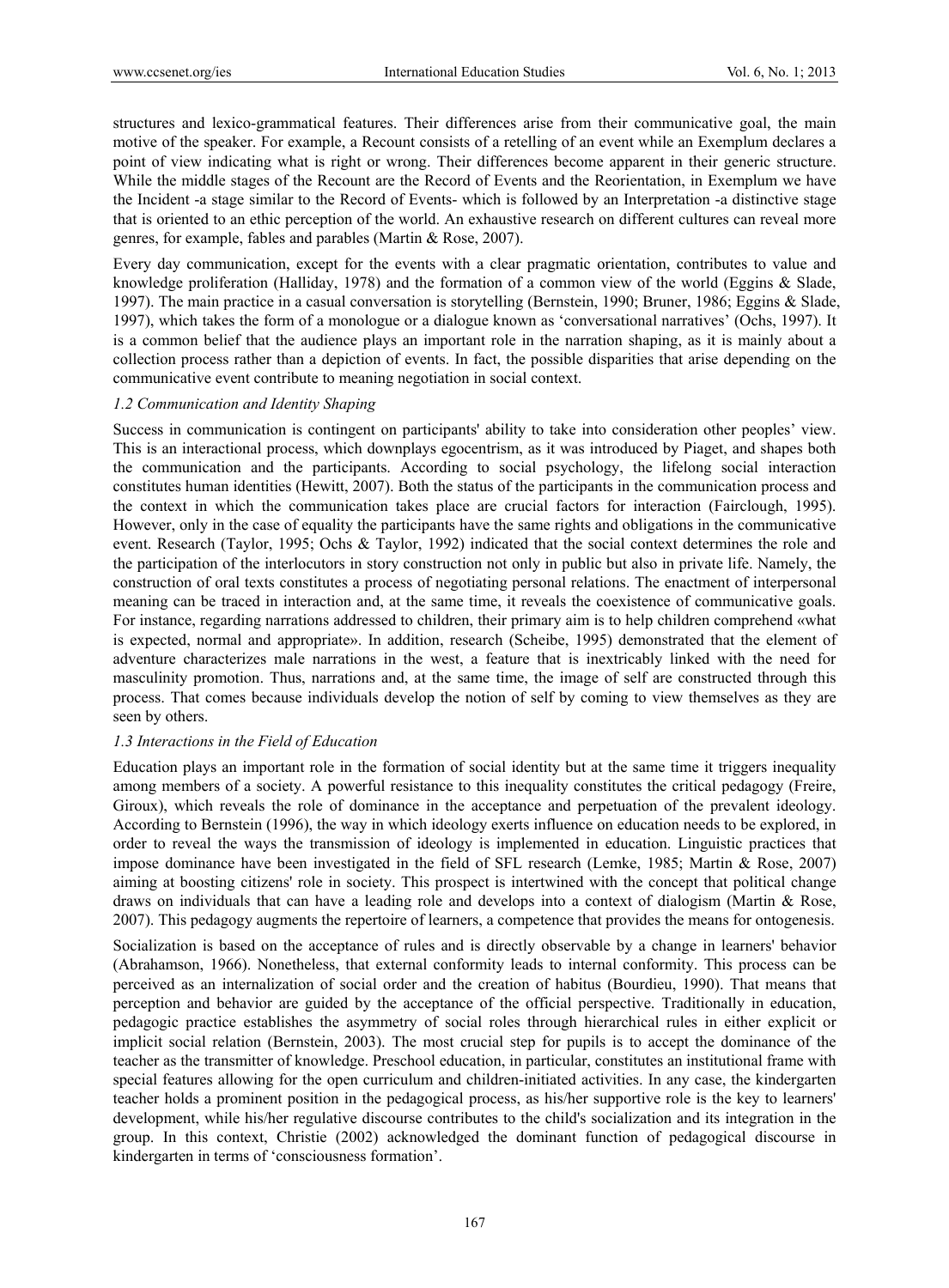The kindergarten curriculum consists of two frames; the first refers to optional activities chosen by children, while the second includes pre-planned educational activities. Every frame poses different prerequisites for the children's participation, and is assessed by different criteria too. Nonetheless, it is not certain whether children of pre-school age are aware of the limits and the functions of both frames. A typical example is the 'play', whose use and functions are not easily perceived by children of low socio-economical status in both frames of the curriculum (Cooper & Dunne, 2000). Another activity that falls between these two frames is the "sharing time". "Sharing time" draws on the children spontaneous participation and their willingness to share narrations that refer to important events concerning their classmates. The aim of the activity is to facilitate children's interaction and consolidate their relationships and team spirit. In fact, it is an activity, which empowers every child's role in the communication process with peers and, simultaneously, contributes to the development of the child's linguistic repertory (Christie, 2002). However, research has indicated that it is an activity which is assessed by teachers either directly or indirectly. That is because teachers' regulative discourse dominates informal just as formal activities.

## *1.4 Hypotheses of the Research*

Educational context exerts pressure on students to adopt its norms and this pressure is hidden in discourse structures (van Dijk, 2008). The dynamic evolution of the dialogue we analyze and the situational context constitute a pathway to the interpretation of the stance of the participants. The present study focuses on student's discourse and the deviation from the expected generic structure. It is a critical approach to classroom discourse that pursues to grasp the ongoing evaluation that designates the structure of the activity.

The research questions are:

In what way are the teacher's comments incorporated into the student's narration?

What attitudes and behaviors can be traced in the modification of the student's discourse?

## **2. Method**

#### *2.1 Research Setting*

The study concentrated on an episode occurred during an informal activity in a kindergarten. The group consisted of sixteen (16) pupils aged 5 to 6.2 years old. The kindergarten was in a village near a small town, in a rural area. The teacher was experienced, with a sincere concern for her pupils. The researcher held the role of a non interfering observer.

The "Sharing time" was a common activity for the class and was taking place every Monday morning. In the same class we recorded 'sharing time' activities 3 times from February to May 2005. Usually, the activity was not raising the children's interest and their verbal participation was limited to few sentences. The sample confirms that it is an area that a teacher cannot manage easily. Children's spontaneous stories provoked embarrassment to the teacher who unsuccessfully insisted on expanding the field of the stories.

The narration we focused on is part of an activity where the participation was based on each child's decision. Each child took the step and presented a story of the weekend. Although it is referred to as a monologic activity, the teacher often interfered in this class. She attempted to help the children complete their narration. Alexis, the narrator of the story analyzed, was the last but one pupil that participated in the activity and seemed competent to do so.

#### *2.2 The Framework of Data Analysis*

Ethnographic research and discourse analysis have shown that learning contexts are immanently hybrid (Gutierrez, Baquedano – Lopez and Tejeda, 1999). The hybridism derives from the existence of different 'voices' in the classroom (Bakthin, 2003; Bernstein, 1990).

The present research drawing on earlier work on the deviation of genres in educational activities (Papadopoulou & Poimenidou, 2008), aimed to explore how the pedagogic discourse, especially the regulative discourse, contributed to the reproduction of social norms. The text analyzed here was a narration of a preschooler during the 'sharing time' activity. It is a case study that deals with the consequences of the teacher's comments on the linguistic instantiation of the pupil's narrative. The analysis occurred in two axes: a) the role of the teacher's interventions in the construction of the story b) their role in the socialization regarding school norms.

We elaborated on the first axis through the selective use of Systemic Functional Grammar and Genre Theory. We focused on the structure of the text, its stages and lexicogrammar choices. This process gave us the opportunity to capture, through language's metafunction, the instances of dialogic exchanges that created deviation from the presentation of child's experiences. In our analysis, we followed Plum's research on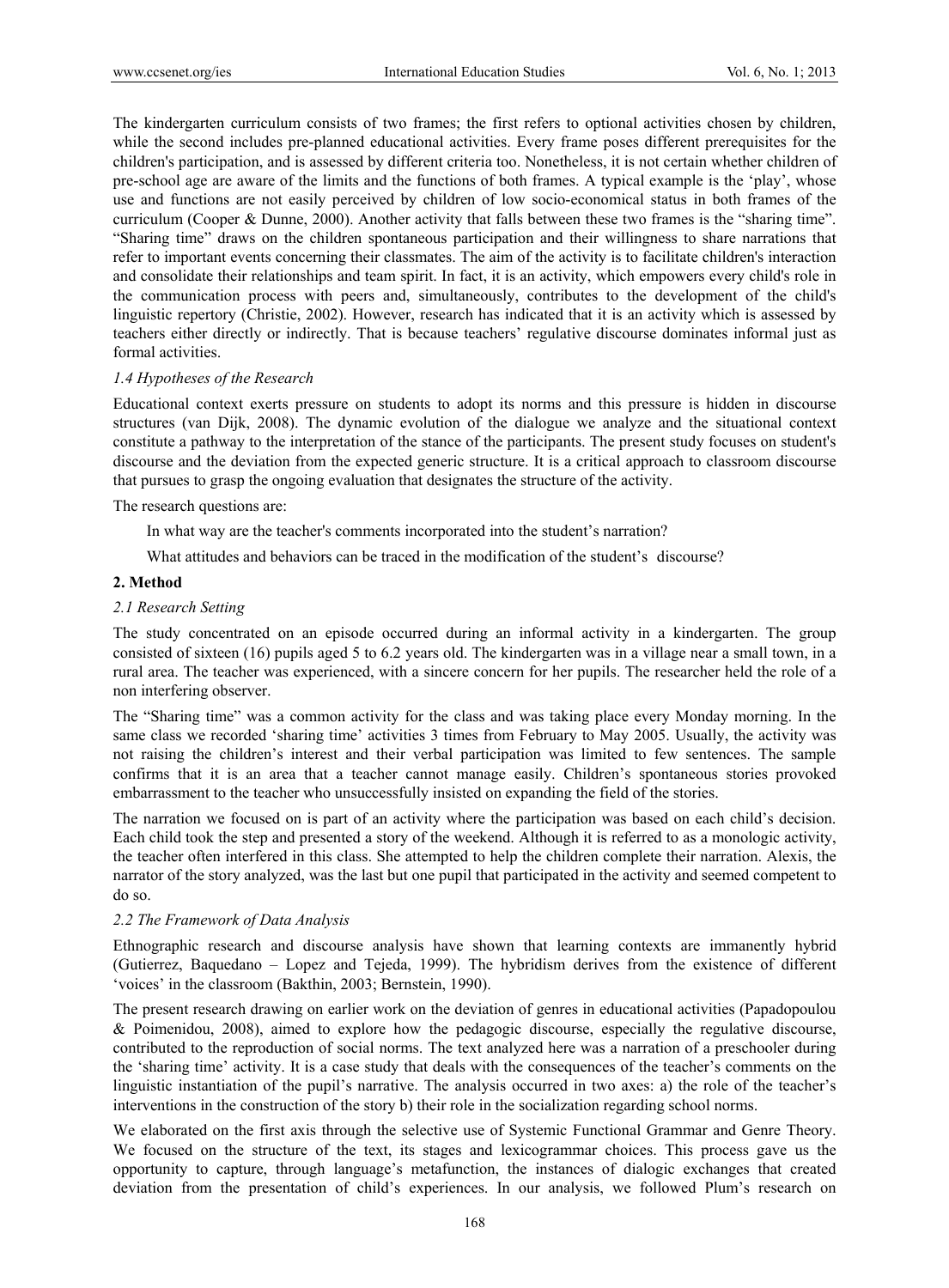narratives (1988). His categories can illustrate the different structures and functions of storytelling and have been adopted previously for the analysis of children stories (Martin and Rothery, 1986; Christie, 2002).

The second axis distinguished the two frames, or two 'voices', in the same context: the institutional, which was represented by the teacher, and the personal that was represented by the peer group. We used the tripartite scheme of socialization continuum (Abrahamson, 1966) to study the attitudes throughout the communication event and finally the stance of the narrator. As it is illustrated in Figure 1, socialization is a process that begins within a context that emits required behavior. The next stage, conformity, is the attitude that provides the modification of the norms, while institutionalization refers to the adoption of the norms.



The combination of the axes of meaning and attitude in every episode of the communication presents the deviation from personal voice and the hybridization of the story.

# **3. Results**

## *3.1 The Construction of the Story*

The narration presented below began at the moment the teacher nominated the speaker and the group waited to hear the news. Alexis was the last but one pupil who had been waiting for his turn for almost half an hour.

- 1. T- Alexis, now you tell us how you spent your time.
- 2. A- I went down and I went to…
- 3. T- Where did you go?
- 4. A- I changed my clothes and I went… (he stops and looks down thinking)
- 5. T Stand up. Stand up. Here, so that we can hear you. We can't hear you.

Alexis began his narration but it seemed he wasn't ready enough. The teacher, activated by the child's silence, posed the first question. Although Alexis continued the story, soon he stopped again. The next notion of the teacher suggested that Alexis should try to be audible. This notion is very common in this kind of activity and facilitates pupils' concentration on the activity (Christie, 2002):

#### *Stand up. Stand up. Here, so that we can hear you. We can't hear you*.

The teacher demanded a certain attitude from the pupil. The demand was not reflected only on the meaning of the teacher's comments. It also affected the structure of her statement that consisted of four short clauses while the first two of them were elliptical. This structure boosted the speech function. The imperative form of the two clauses confirmed the dominant role of the teacher. While she was talking about the physical position of Alexis, what really worried her were the pauses in the activity. The regulation of time was very important for the audience. The set of the pace can be connected with the rhythm of the comments.

As Alexis started his story, he had already picked an episode to present to his classmates. The pace was rather slow so we can suppose that he needed time to organize his story. In the beginning, he didn't present the time that the episode took place, because it was defined by his teacher. He didn't present the place either. This was because evidence of his story revealed that it occurred at his house. The information of the place has so far been hidden in the notion: *I changed my clothes*. It is obvious for a child that an act like that can take place only at home.

6. A- And all this stuff my father had, I took them and the jackhammer and I went back there and I dug.

Alexis presented a remarkable episode in the Abstract. A jackhammer is a tool that is kept away from children and at the same time it is the tool that makes Alexis a man. The field of the narration was not the expected. The deviation from of the norms of children's activities made the teacher interrupt the narration.

- 7. T- With the jackhammer? Isn't it that dangerous?
- 8. A- But I was holding it right.
- 9. T- The jackhammer?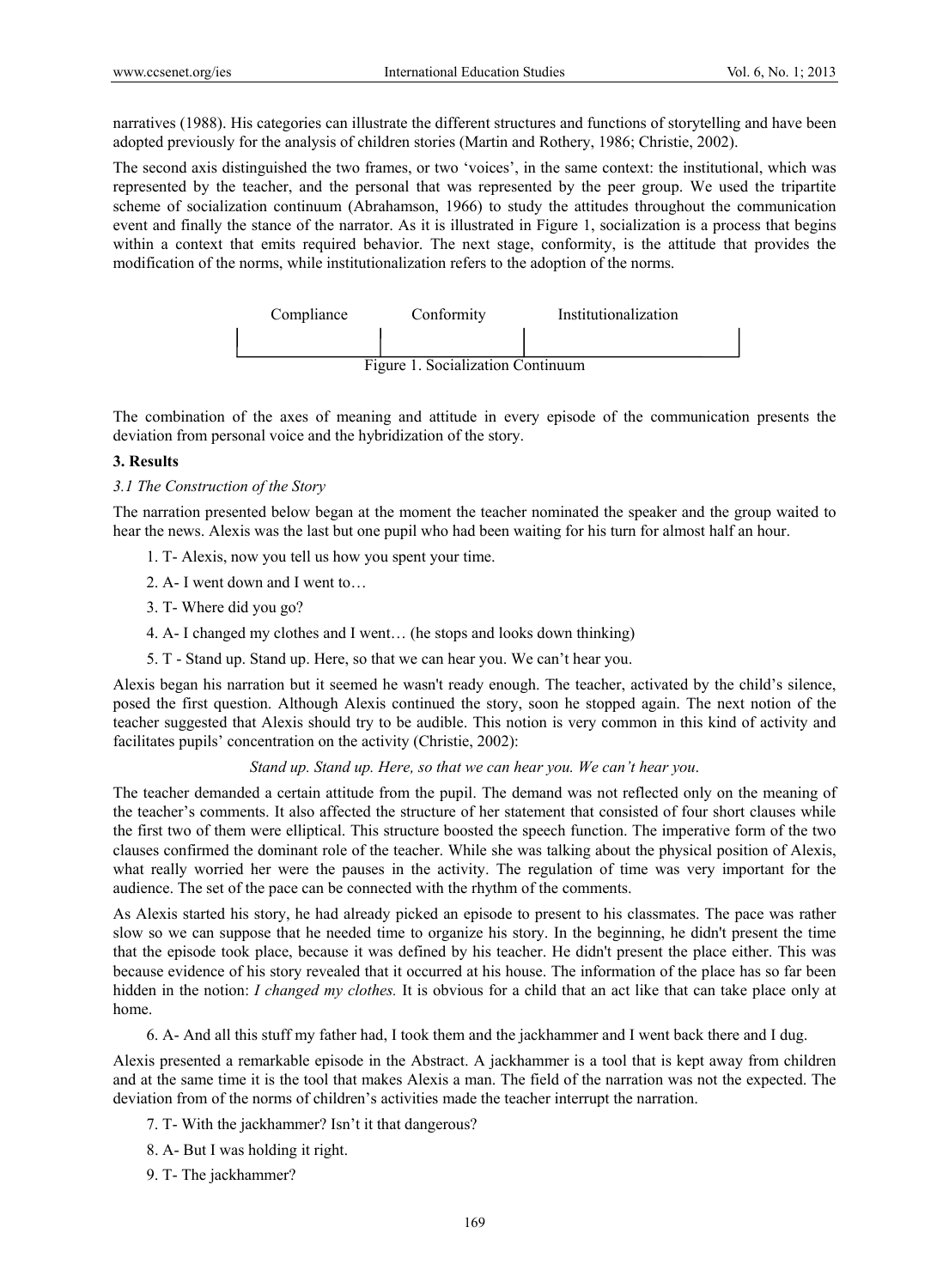10. A- Yes.

- 11. T- That big one? Wasn't it heavy?
- 12. A- It wasn't big. It was small.
- 13. T- And you take such tools?
- 14. A- Yes.
- 15. T- Those are dangerous.
- 16. P- I don't touch them. I just watch my dad.

The teacher interfered in Alexis' narration. She posed a series of questions, many of which required confirmation: *With the jackhammer?* (etc). Other questions demanded the expression of an opinion through the insertion of a descriptive adjective epithet (Attribute): *Isn't it that dangerous? That big one? Wasn't it heavy?* The questions that the teacher posed were of great significance for the regulation of pupils' behavior. Within the pragmatic orientation of the questions we can capture the negotiation of values and stances. This dimension revealed the real function of the questions in the construction of the interpersonal meaning. The asymmetry of the interpersonal roles gave her the right to doubt on the evidence of Alexis story.

Alexis expressed his own opinion: *It wasn't big. It was small*. Through this statement he negotiated a quality. The enactment of the Appreciation was used for the amplification of his argumentation. In order to present a convincing story, he focused on the size. This option was based on the correspondence with his own size.

The teacher insisted on doubting the option of Alexis and after some questions she came back with a declarative statement: *Those are dangerous*. This move was indicative of the authoritarian teacher's role as the expert of the class. The voice of the teacher was amplified by another pupil's intervention that assured her comments. In this controversial moment of the dialogue, Alexis chose two modes to support his story. A rhetoric and a thematic one.

17. A- Can I tell you what my father told me to do with the jackhammer? (Addressing to his teacher) This jackhammer is small. He told me to punch all the sides with the jackhammer and then put some screws.

He addressed a rhetoric question to his teacher. In this way, he invoked his role as a narrator in order to mitigate his teacher's interference. At the same time, he altered the intransitive process of his story to transitive. Alexis was not the only Actor of the story. He introduced his father and he assured his teacher that he acted under his father's supervision. These two options gave him the opportunity to continue his story, extending his role as a capable person.

- 18. T- Your father told you that? Then, what else did you do?
- 19. A- And after that, my father told me to bring him the lockl, the clock so that he can put it.
- 20. T- Clock. Did you put the clock?
- 21. A- To put the clock out there.
- 22. T- What is this clock? The one we can see the time on?
- 23. A Not that one. The other one we put outside. It's big.
- 24. T- A big clock. Right? And what does this clock do?

25. A- And then I screwed it with the screws and then we put the radiator that I was bringing from the things my dad told me and…

26. T- So you helped your dad.

27. A- Yes. Though some of them were dangerous, I fixed them. I was bringing them to my dad and I didn't fix them.

28. T- You gave them to your dad. You helped. You weren't touching them because they are dangerous.

The rhetoric capacity of Alexis and his father's hitch in the field of the story modified the role of the teacher. The teacher's constant questions contributed to the construction of the meaning. Alexis made a move in order to be in agreement with his teacher's remarks. *Yes. Though some of them were dangerous, I fixed them. I was bringing them to my dad and I didn't fix them.* He confirmed the role of the assistant that his teacher brought out. The teacher concluded repeating the setting. Finally, she ensured Alexis that she acknowledged the deviation from the story. *I see.*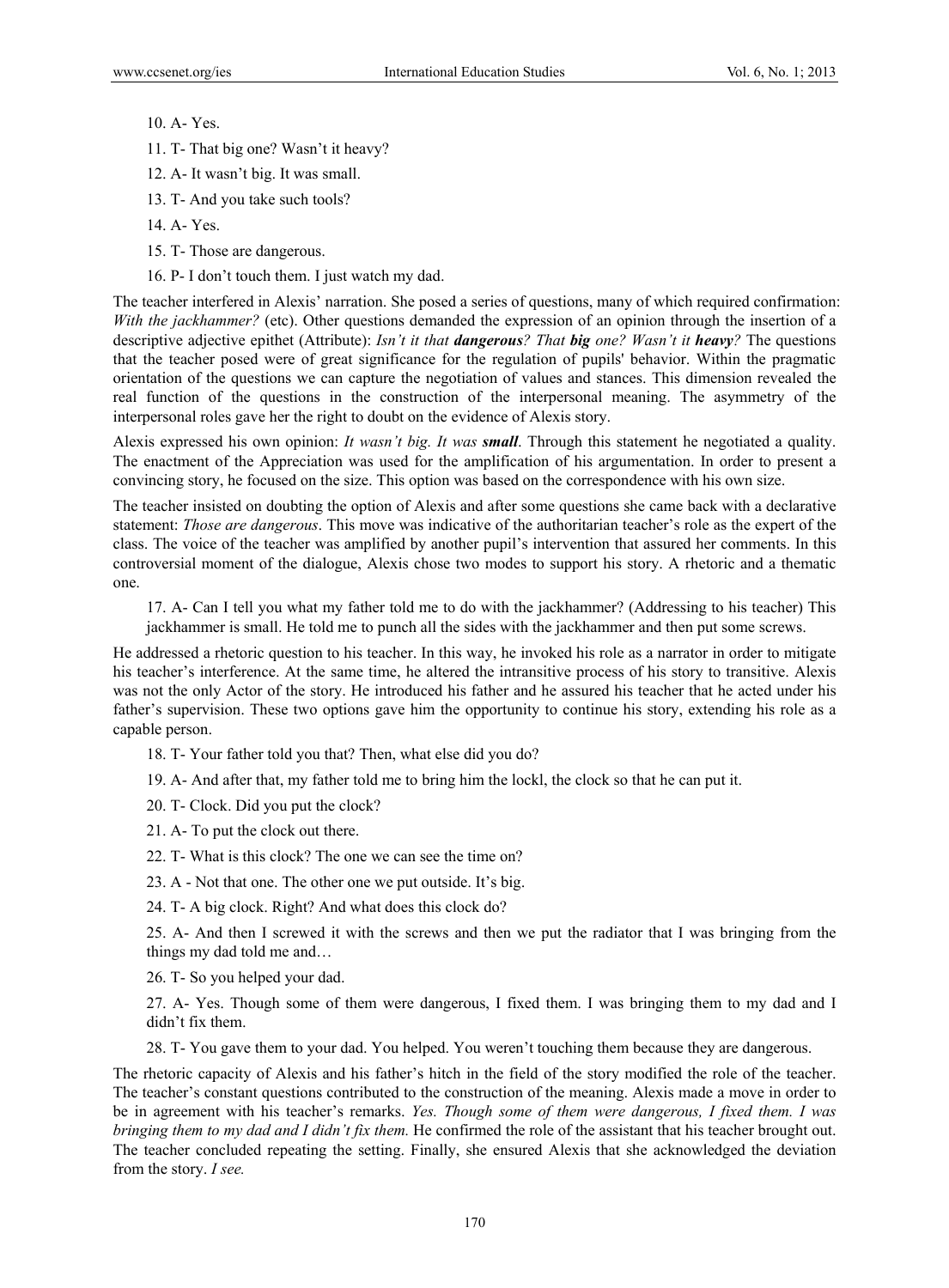29. A- And another day, I had seen a small kid holding the big jackhammer and it fell on its legs and broke them.

Surprisingly, Alexis made another move which ensured another kind of deviation from (in) his story. He added another incident to his story. This stage posed his story to the genre of 'exemplum' and made the acceptance of his teacher's opinion explicit. The story ended with reconciliation.

30. T- You saw how dangerous that is, right?

31. A- But we have a fa- ours was a small one.

32. T- Oh! It was small like a fake one.

Teacher recognized Alexis' intention to accept the social norms and she helped him to complete the story. In the story analyzed we can indentify the stages:

Orientation ˆ Record of Events ˆ Interpretation ˆ Coda

Two shifts made the story a hybrid genre. The first one was the fiction word that Alexis presented in the Orientation (jackhammer) and he continued to construct in the next stage. The next one was the reconciliation offered by Alexis in the Interpretation stage. Even though the teacher's interference modified the story, we can undoubtedly claim that the pupil's intension was to present a remarkable event and not to introduce an appropriate behavior.

*3.2 The Socialization According to School Norms* 

Conversational exchanges shaped the story the way we indicated in the above analysis. We revealed the relocation of the story and the role of the teacher's comments in this route. In addition, we analyzed Alexis' stance and attitudes. We represented the different ways Alexis was situated in his class and finally we connected these positions to the Socialization Continuum.

The narrator (A) acted as a member of a peer group (P) and tried to highlight his masculinity through his strength in order to capture the admiration of the kindergartens (Figure 2). His teacher's insistence made him reconsider the different role of his audience. He felt the pressure of his teacher's guidance. He realized that the context was not only the peer group (Figure 3). His teacher (T) had her own role in the activity. As the pressure increased, Alexis came closer to his teacher's view. He reconsidered his own version of the story and adopted the recommendations made by his teacher. It was an internal process that transferred him beside his teacher (Figure 4). The stage of the Interpretation assured the change in Alexis' attitude (Figure 5).



The complication of the story was formed in consensus with the teacher's comments. But the most important function of the regulative discourse was the socialization of Alexis according to school norms. In Figure 6, we represent the process of socialization.



Figure 6.

We can visualize the schematic structure of the text according to the stance of the narrator. In Figure 7, we present the regulative discourse and the evolution of the story.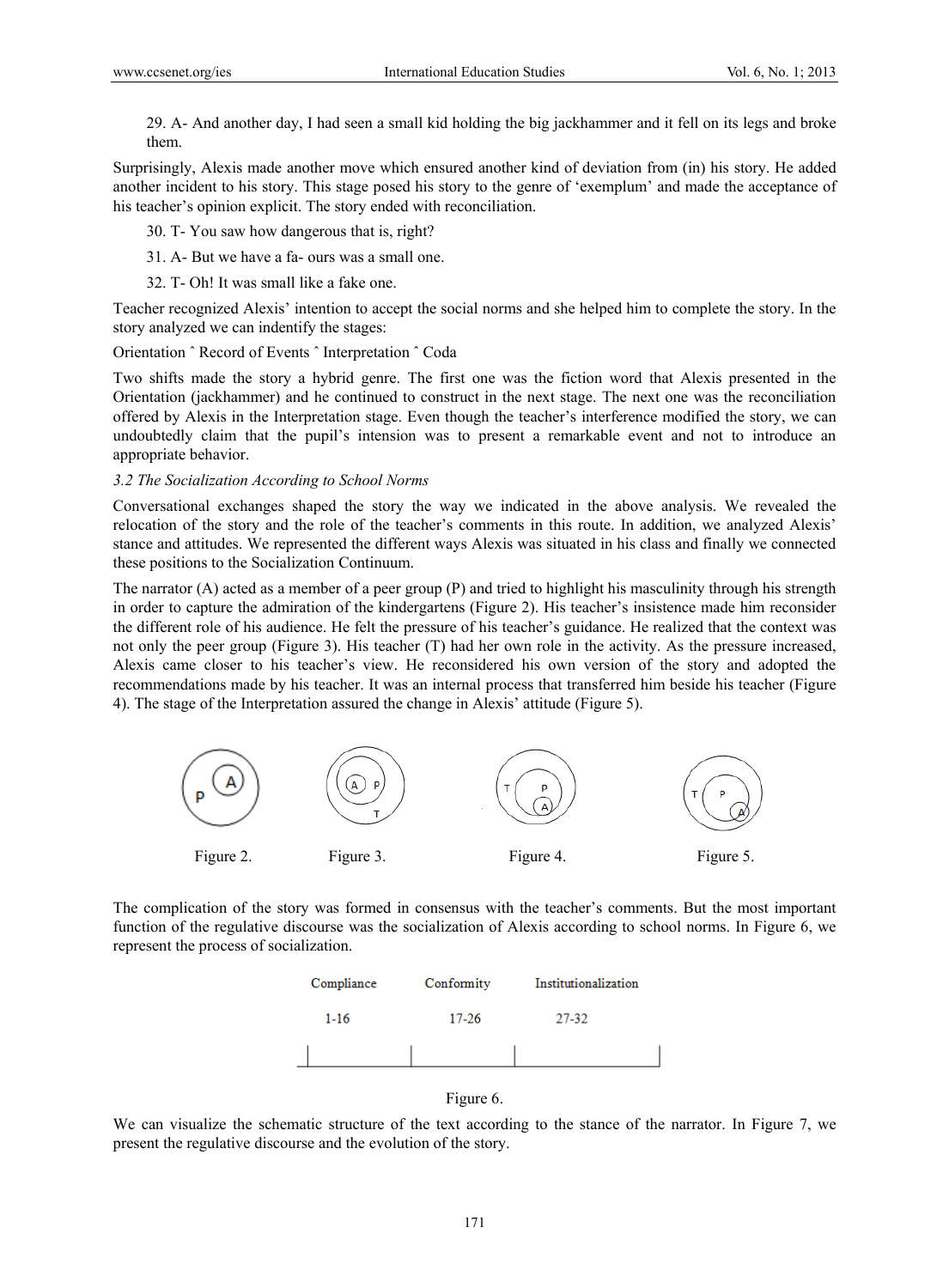

Figure 7.

#### **4. Discussion**

The above analysis illustrated the linguistic and social recourses which were activated during an informal educational activity. The first step of analysis focused on the role of the narrator in relation to the class contexts. At the beginning of the activity, the peer group, represented by the kindergartens, was the only context identified by the actor. This perception can be connected with the informal character of the activity. The addressee acknowledged the peer's group as the audience and consequently, in this stage, narration was based on children's imaginary world. This finding confirmed the children's exploration of social roles in order to pursue their own social identity (Lyle, 2002).

In addition, the interference of the teacher altered the monologic mode of the activity. In this way, it created another image of the classroom revealing the co – existing institutional context. This context was represented by the teacher's voice and it declared its norms through the regulation of the narration. This stage could be regarded as a conversational narration, although it was a different procedure from the one identified in casual conversation (Eggins & Slade 1997). In the educational context, the domination of the teacher's voice was not a matter of negotiation (Christie, 2002). In contrast, a child must be ready to argue about the subject – matter of his story and even to reconsider it. The deviation from the generic structure of the story was based solely on the teacher's power. This stage was the crucial feature that confirmed the teacher's power and made the narration initially accepted and finally successful.

The other aspect established by the regulative discourse referred to the conventional roles. Students were constantly reminded that the teacher was the only authority of the class. The social asymmetry of the interpersonal roles, in other words the domination of teacher, was registered in the construction of the story. The teacher's regulative discourse posed the norms for the time management and the exclusion of the unrealistic properties.

However, the crucial matter that was under negotiation was the student's moral regulation and social location. This situational context demolished the boundaries of infancy and established a new social identity for the student. The context's pressure became an internal procedure that differentiated the patterns of acceptable behaviour and the view of the world. In the above analysis, the linguistic capacities of the child opened up the opportunity to negotiate and sustain the role of the narrator. At the same time, this negotiation was a procedure of cognition on what was properly expected by the child. The student's identity was constructed through the enactment of the conventional perception of the role. This route established the hierarchical rules which aimed at the acceptance of order, the adoption of certain manner and the shaping of character (Bernstein, 2003).

Two kinds of deviation were captured in the activity. The first one was a phenomenon which was based on early childhood as an unofficial discourse. In this context, meaning was not founded in the real world. The construction of the story was a process for exploring the world and the personal identity.

The second type was an act of correspondence with the educational context and its norms even if it was hidden in the way the story was completed. This deviation indicated the conformity of the narrator and his intention to accept the dominant role of the teacher. The evolution of the story reveals the pedagogic relation and at the same time the negotiation of the shaping of the pupil's consciousness.

#### **References**

Abrahamson, M. (1966). *Interpersonal Accommodation*. Princeton, New Jersey: Van Nostrand.

- Bakhtin, M. (2003). Speech Genres and other Late Essays. In P. Morris (ed.), *The Bakhtin Reader* (pp. 81-87)*.*  London: Arnold.
- Bernstein, B. (1990). *The structure of pedagogic discourse*. London: Routledge. http://dx.doi.org/10.4324/9780203011263